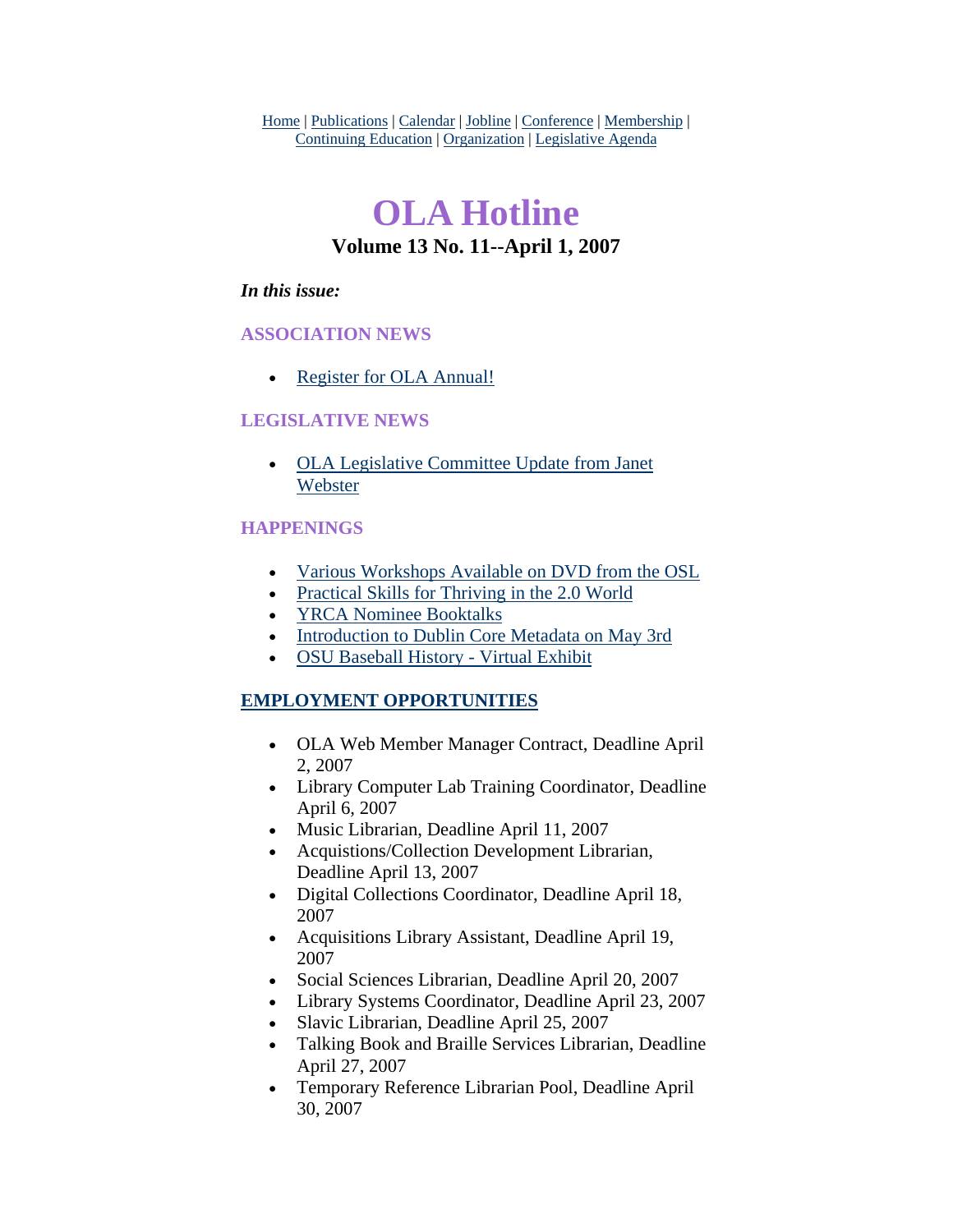- <span id="page-1-0"></span>• BTS Business Analyst, Open Until Filled
- Library Tech 2, Evening Assistant, Open Until Filled
- Library Executive Assistant, Open Until Filled
- Assistant University Librarian Public Services, Open Until Filled
- Business & Economics Reference & Instruction Librarian, Open Until Filled
- Library Director (Lakeview), Open Until Filled
- Public Services Librarian, Open Until Filled
- Library Director (Forest Grove), Open Until Filled

### **CALENDAR**

## **Association News**

#### **Register for OLA Annual!**

The OLA Annual Conference in Corvallis is less than a month away! If you haven't had a chance to register before, please do so now. Also, be sure to check out the pre-conferences. They provide a wide range of education and discussion opportunities. Details about the program sessions, speakers, and overnight accommodations can be found on [the](http://www.olaweb.org/conference/)  [conference website](http://www.olaweb.org/conference/).

## **Legislative News**

#### **OLA Legislative Committee Update from Janet Webster**

In the past two weeks, OLA has testified at two hearings in Salem.

Email Address Privacy: SB 950 amends ORS 192.502(22) to protect patron email addresses from public disclosure. Nan Heim, OLA lobbyist, testified on our behalf in front of the Senate Judiciary Committee on March 26th. The Committee passed it out unanimously with a "do pass" recommendation.

Double Majority Revision: HJR 14 would remove the double majority requirement from May elections, in addition to the November ones. It is the most moderate of the current proposals and may have the best chance of passing a review of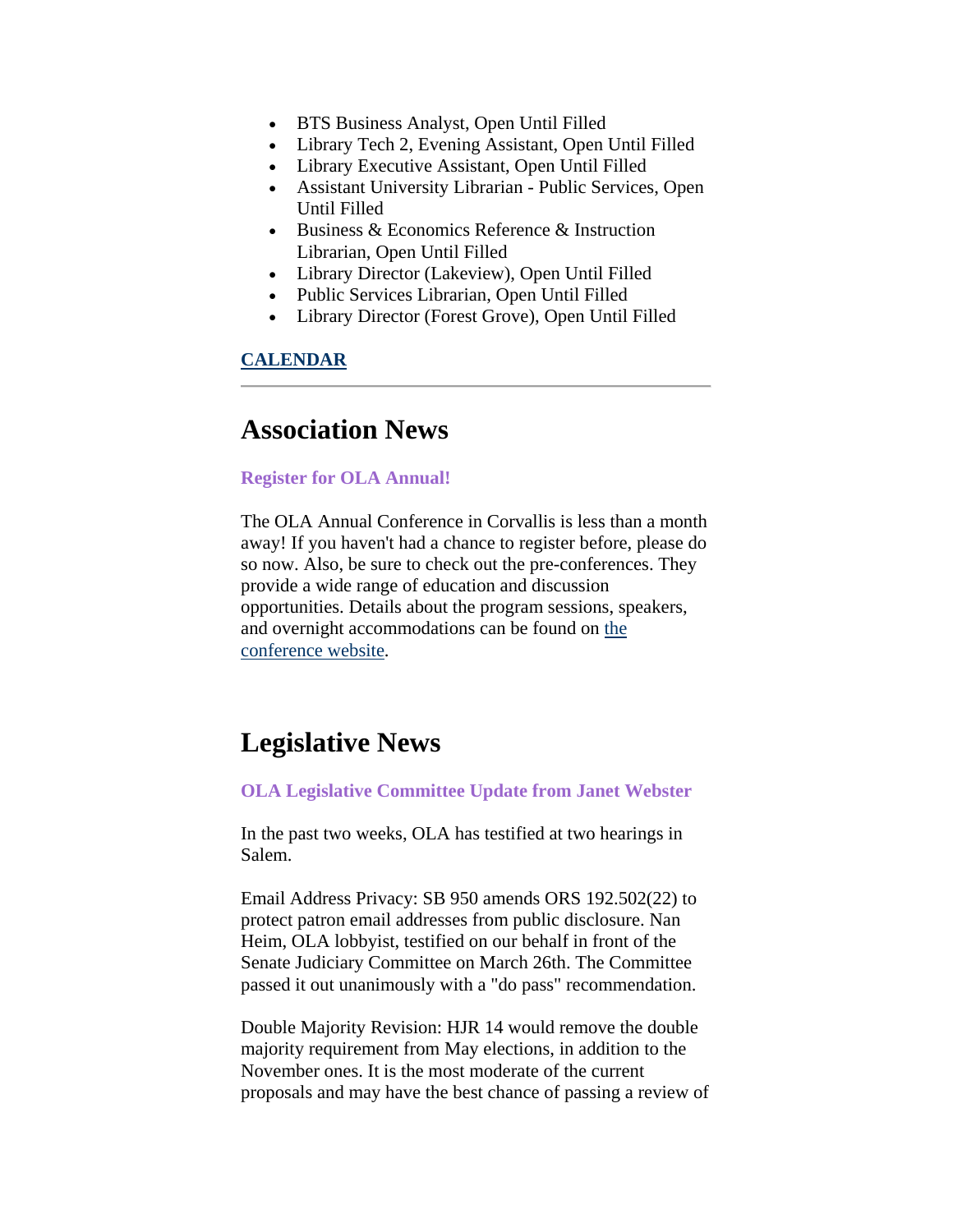<span id="page-2-0"></span>the voters. The hearing was on March 26th with Sara Charlton from Tillamook and Aletha Bonebrake from Baker City providing masterful testimony. Both these librarians have vivid experience with losing levies due to low voter turnouts.

The budget situation took a turn with the release of the Ways and Means Co-Chairs Budget. The co-chairs are planning public field meetings and members of Oregon's library community need to be there to speak up for the role of libraries throughout the education continuum - from early childhood through graduate school. The Legislative Committee will be sending out talking points. Email [Janet](mailto:janet.webster@oregonstate.edu) if you plan on attending. The dates and times are tentative, but another message will be sent out when they are confirmed.

- April 4 Eugene 6pm or 7pm
- April 6 Astoria 7pm
- April 11 Portland
- April 12 Video connect with Bend/Ontario/The Dalles/Pendleton 6-9pm
- April 13 Medford 7pm
- April 14 Coos Bay noon

Finally, Oregon delegation for ALA's Federal Legislative Day is planning its activities. As part of that planning, we are collecting anecdotes about how libraries and your patrons use social networking tools. Representative Walden is a cosponsor of the latest version of the Deleting Online Predators Act (DOPA). We would like to put an Oregon face on the issue and help our legislators understand the importance of social networking. Please send your anecdotes to Janet. Thanks for helping us tell our stories to those make decisions about how we can tell them.

Questions or comments on legislative issues? Contact [Janet](mailto:janet.webster@oregonstate.edu)  [Webster,](mailto:janet.webster@oregonstate.edu) OLA Legislative Committee Chair, at or [Nan Heim](mailto:nanheim@nanheim.com), OLA lobbyist.

# **Happenings**

#### **Various Workshops Available on DVD from the OSL**

If you missed your chance the first time around, the following DVDs are available via interlibrary loan from the Oregon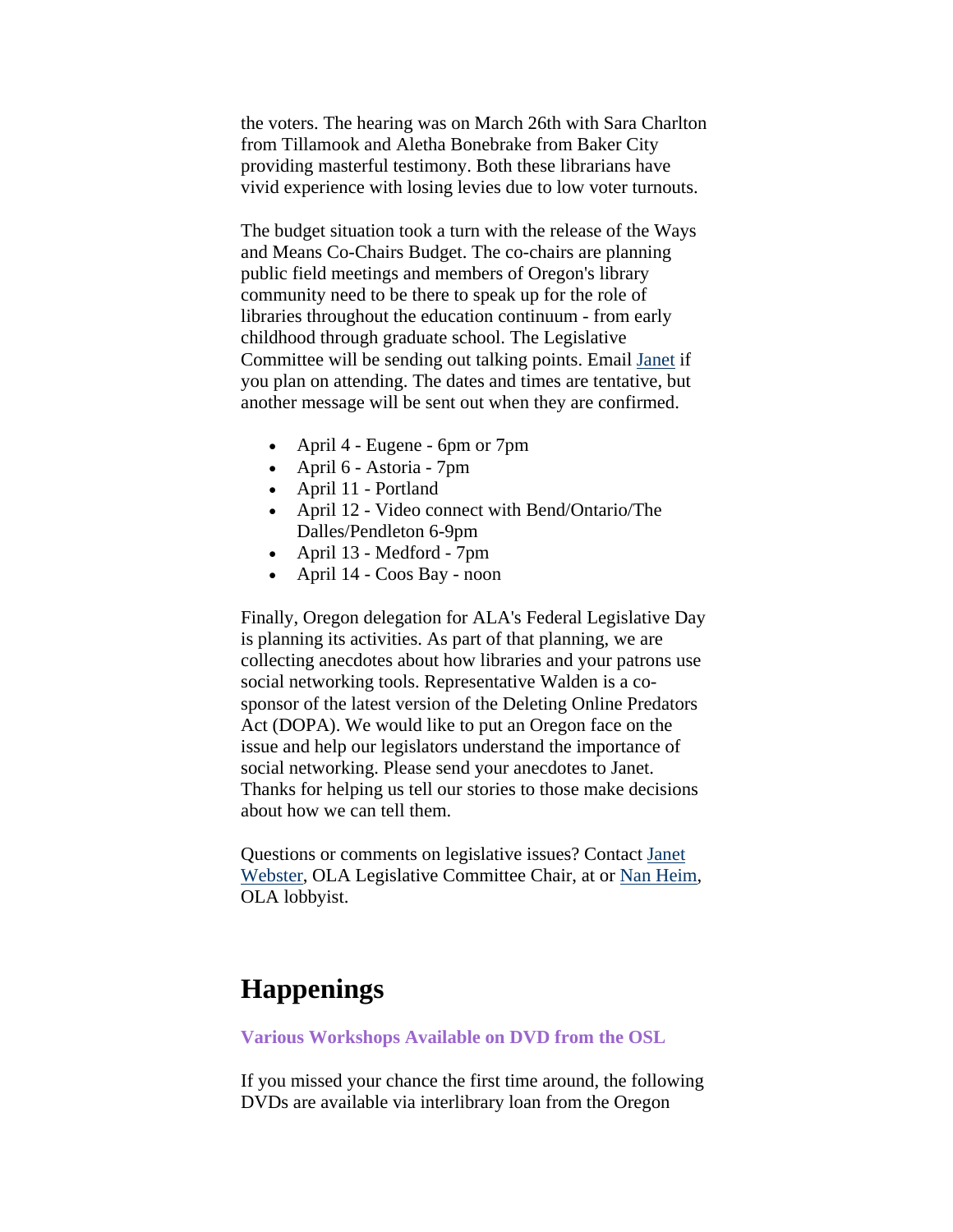State Library. They include recordings from the Soaring to Excellence Series and Library Challenges & Opportunities series of teleconferences/webcasts from 11/05 through 10/06, plus a few extras. Recordings of future teleconferences and webcasts from these series will be added to the OSL's LIS collection as they become available. Items added to the LIS collection are [now being announced via RSS](http://osl-lis.blogspot.com/)!

To request these or other materials from the Oregon State Library please use your library's established interlibrary loan process or fax your request to the State Library document delivery department at 503- 588-7119 with complete request information. The OSL catalog is also [available online](http://catalog.osl.state.or.us/).

#### **Soaring to Excellence Series 2006-2007: "Library 2.0 and Beyond"**

• *Best New Technologies: Keeping Up with the Storm*. Speakers: Steven Bell and Aaron Schmidt. New technologies keep coming at a rapid pace, and librarians are subject to the stress of being expected to both absorb and implement them. Is it any surprise that the challenges faced in keeping up with this storm of new technology is where the talk turns when librarians gather? Our cause for optimism is that a handful of these new technologies may actually help librarians to more effectively connect with their communities and involve community members in developing resources and content. This program will examine the challenges librarians face as we enter the world of Web 2.0. It will explore several of the newest technologies, investigate why librarians are adopting them and how they're being used, and examine sensible approaches to choosing and implementing the technology that are right for your library.

Original broadcast date: October 27, 2006. Running time: 1:30.

### **Soaring to Excellence Series 2005-2006: "Libraries, the Universe, & Everything"**

• *Google and Your Patrons*. Speaker: Steven Bell. The myths and realities of Google are explored, along with its unique features and its impact on libraries. This teleconference explores the library worker's role in connecting users to high quality information in the age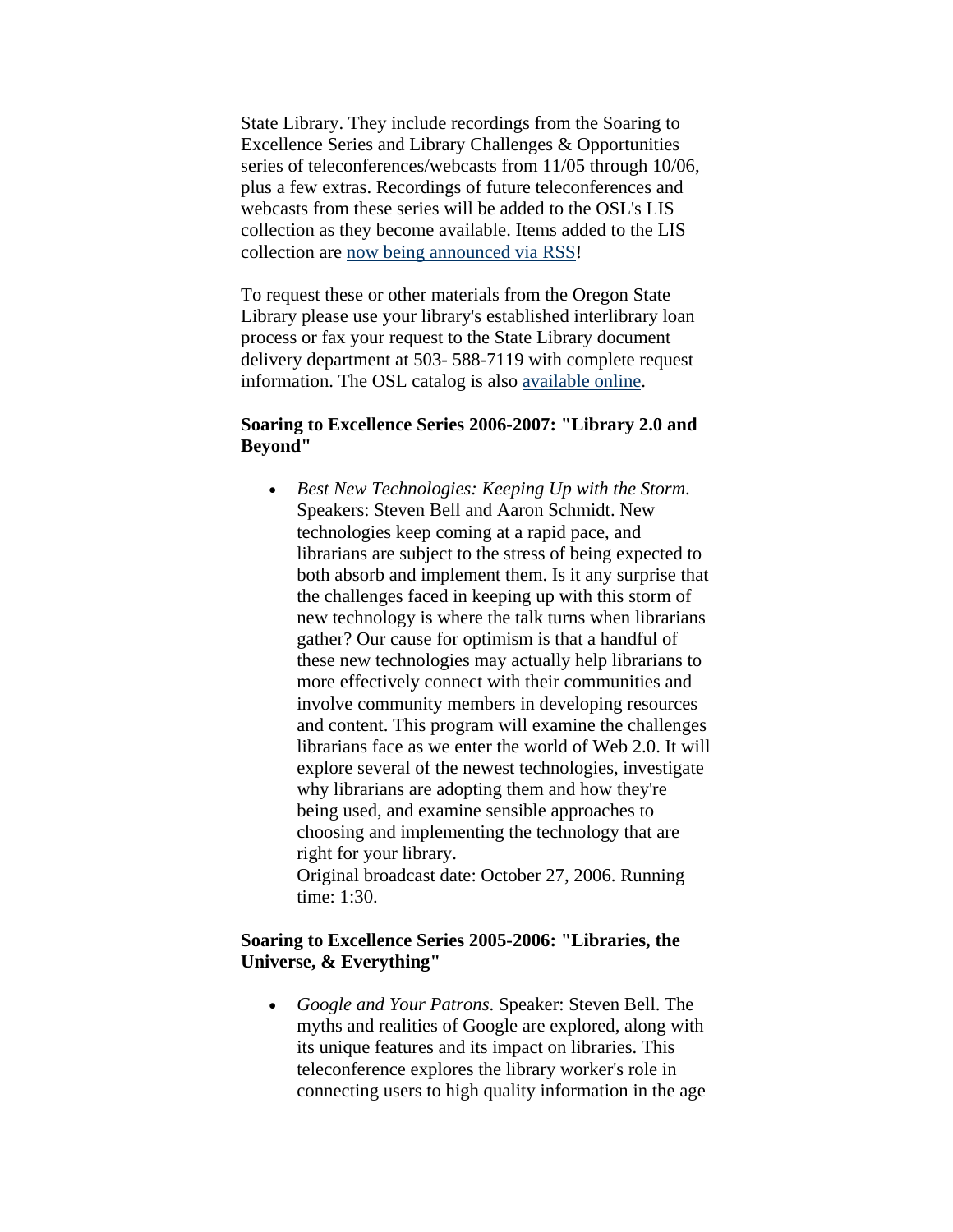of "Googleization."

Original broadcast date: November 18, 2005. Running time: 1:30.

• *Always a River, Sometimes a Library*. Speaker: Rick Anderson. Rick Anderson explored the three ways the library profession is broken, and the four ways to fix it. He uses the Mississippi River as a metaphor for patron behavior, and gives us new and useful ways to think about our patrons.

Original broadcast date: February 2, 2006. Running time: 1:30.

• *Serving Immigrant Populations*. Speaker: Bill Erbes. Panel of experts. This teleconference examines providing library services to this nation's increasing immigrant population. By breaking down the process into stages of building a prototype for diversity, the program aims to find direction, guidance, reassurance and inspiration for library professional considering or currently involved in implementing programs for providing service to immigrants. Guest speakers discuss the historical relationship between immigrants and libraries, compiling and interpreting demographic information, facing community resistance, cultural negotiation, the importance of establishing partnerships, and keys to success. Original broadcast date: April 7, 2006. Running time: 2:00.

## **Library Challenges & Opportunities: "Library Hot Topics" (2006)**

- *Library Management*. Based on numerous requests and positive reaction to the roundtable format used last spring, we bring together a panel of experienced library managers to discuss a series of management related issues. Our panel, representing both large and small academic and public libraries. Topics include: changing the roles of support staff; what to do with "problem managers"; the information commons model of librarianship; staff morale; and the fate of small libraries in this era of technology. Original broadcast date: March 10, 2006. Running time: 1:30.
- *Discussions and Interviews*. This teleconference provides the inside scoop on all the happenings of the ALA Conference. What are the hot topics? What are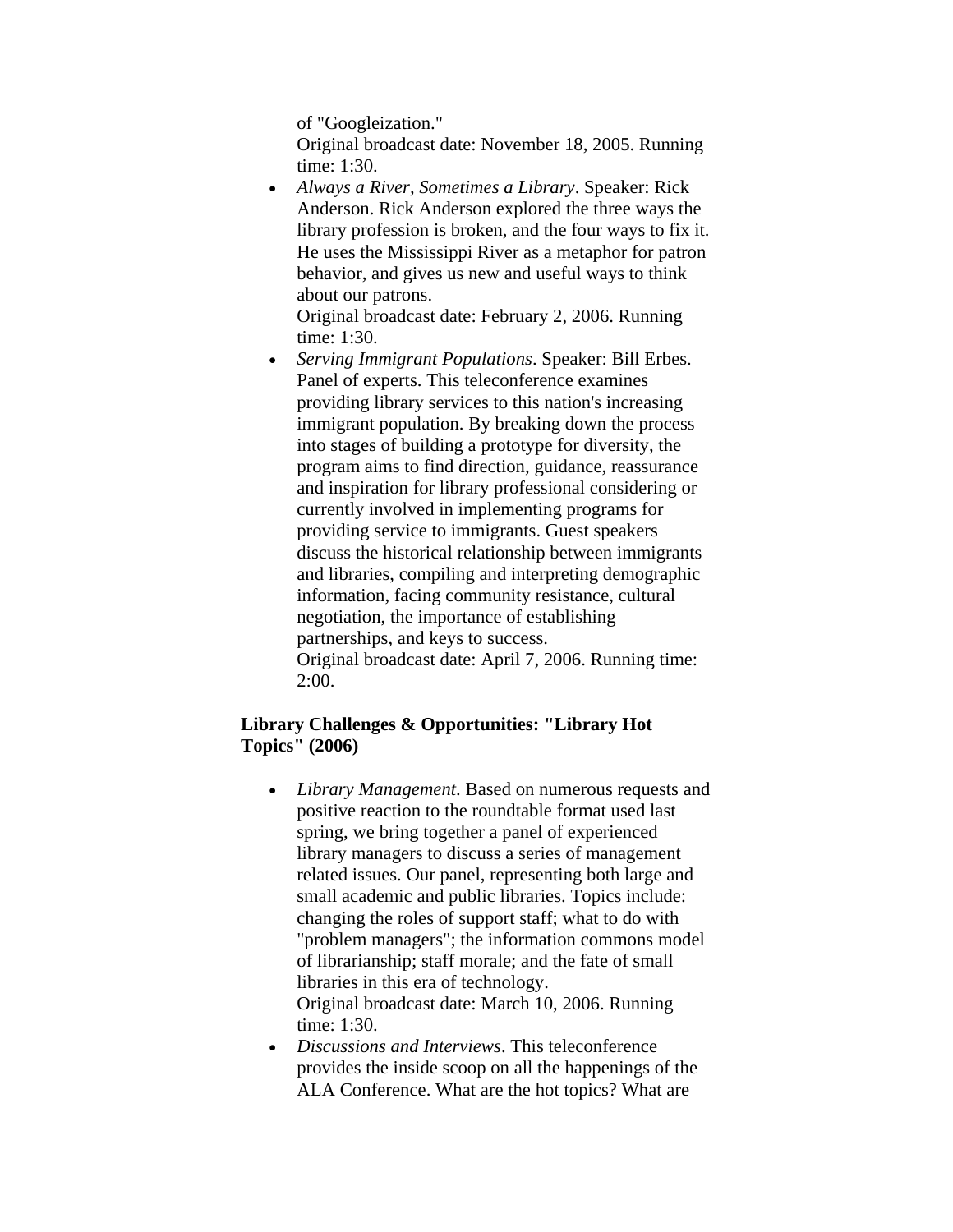<span id="page-5-0"></span>the exciting new technologies? In the style of a television news magazine, qualified speakers who are in the know and at the forefront of new issues share their knowledge with those who were unable to attend the conference.

Original broadcast date: April 29, 2005. Running time: 2:00.

#### **Additional DVDs**

• *Confronting the Crisis in Library Education*. Are today's library education programs adequately training and preparing the next generation of librarians? Is there really a crisis in library education? This teleconference is presented by the American Library Association and features ALA president Michael Gorman and a panel of guest practitioners and educators. Panelists stress the need for educator and practitioner collaboration. They discuss the educational needs of the new and veteran library professional. The panel also addresses educational methodologies with strategies to insure a quality education that enables librarians to work effectively in a dynamic, changing library environment.

Original broadcast date: June 9, 2006. Running time: 1:30.

• *Information Literacy for the 21st Century Learner: Reaching At-Risk High School and Community College Students*. This teleconference examines information literacy instruction and the relationship between information literacy and student success in moving from high school to community college. There is a particular emphasis on "at-risk" students. This program is a report on a three-year Leadership Gran from the Institute of Museum and Library Services (IMLS) awarded to the Network of Illinois Learning Resources in Community Colleges (NILRC). The guest panel discusses the importance of information literacy skills, the benefits of collaboration between high schools and community colleges and describes the toolkit of resources created as a part of the grant project. Original broadcast date: June 2, 2006. Running time: 1:30.

#### **Practical Skills for Thriving in the 2.0 World**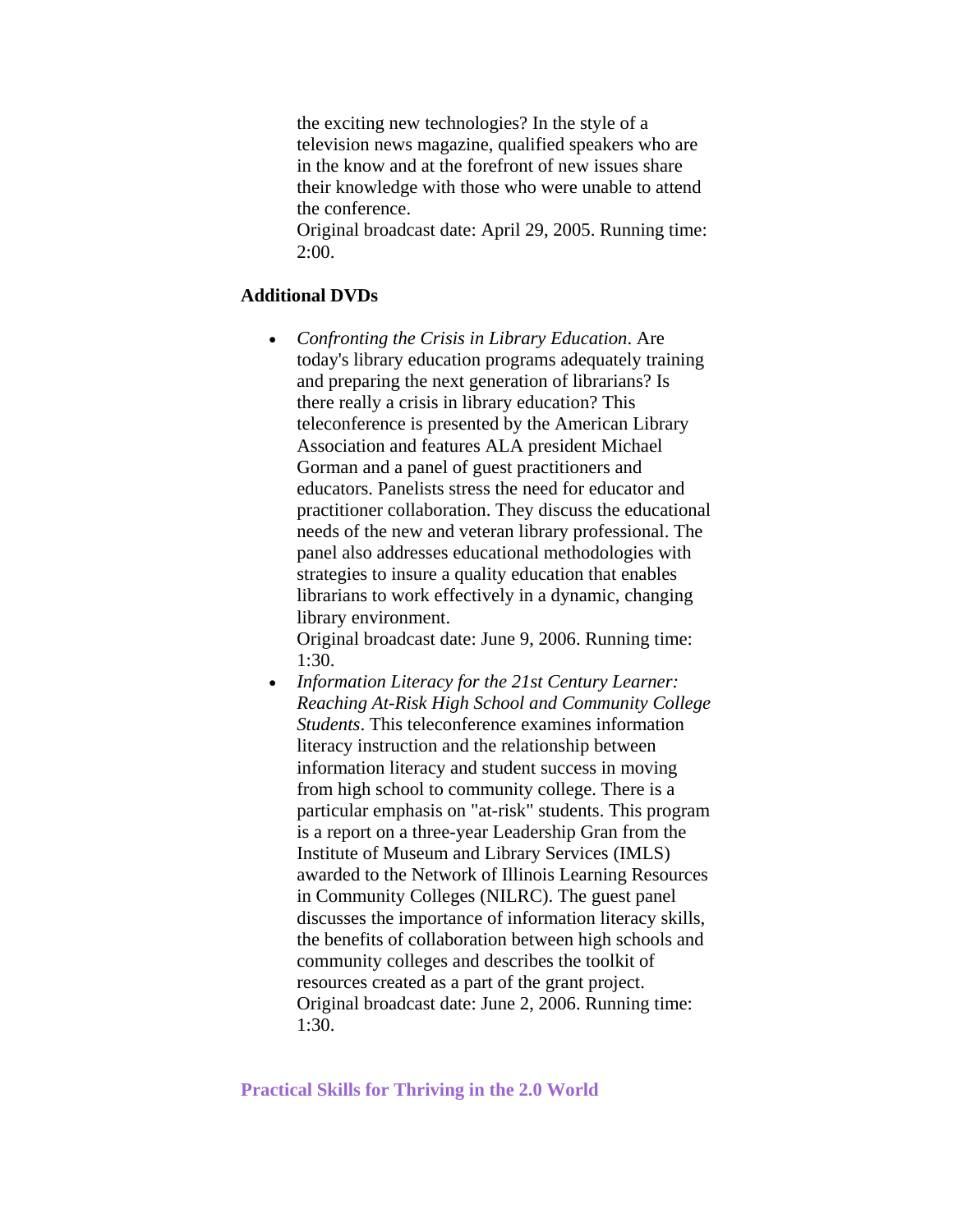Registration is now open for all workshops in a hands-on training series on the practical skills needed to thrive in the 2.0 Library. Register for the whole series (save money and secure your place!) or for any combination of workshops.

#### There are five sessions in the **Practical Skills for Thriving in the 2.0 World** series that will meet:

 Friday afternoons, 1-4pm: April 13th and 27th; May 4th, 11th and 18th PCC Cascade, Technology Education Building (TEB), Room 226 705 N. Killingsworth Street Portland, OR 97217 [Directions and parking information](http://www.pcc.edu/about/locations/cascade/)

## **Session 1: Reading, Writing, and Connecting on the Web: What Social Software Means for You and Your Patrons**

(Presenters: Rachel Bridgewater and Anne-Marie Dietering) April 13, 2007, 1:00 - 4:00 p.m.

#### **Session 2: RSS -- The Backbone of Key Web 2.0 Applications**

(Presenters: Linda Absher and Adriene Lim) April 27, 2007 1:00 - 4:00 p.m.

## **Session 3: The Secrets to Keeping Your Secrets in the 2.0 Library -- Privacy Policies and Techniques**

(Presenters: Alan Cordle and Cindy Gibbon) May 4, 2007 1:00 - 4:00 p.m.

### **Session 4: Wikis and Blogs: More Than Just Cool Toys -- Essential Tools for Libraries**

(Presenters: Kitty Mackey, Zachary Grant and Pavel Popov) May 11, 2007 1:00 - 4:00 p.m.

### **Session 5: Pulling It All Together: Creating Web Mashups for Libraries**

(Presenters: Mark Dahl and Jeremy McWilliams) May 18, 2007 1:00 - 4:00 p.m.

Registration costs for a single workshop are \$25.00 (Student/retiree rate), \$35.00 (PORTALS member rate), and \$45.00 (Non-member rate).

Registration costs for the series of five workshops are \$100.00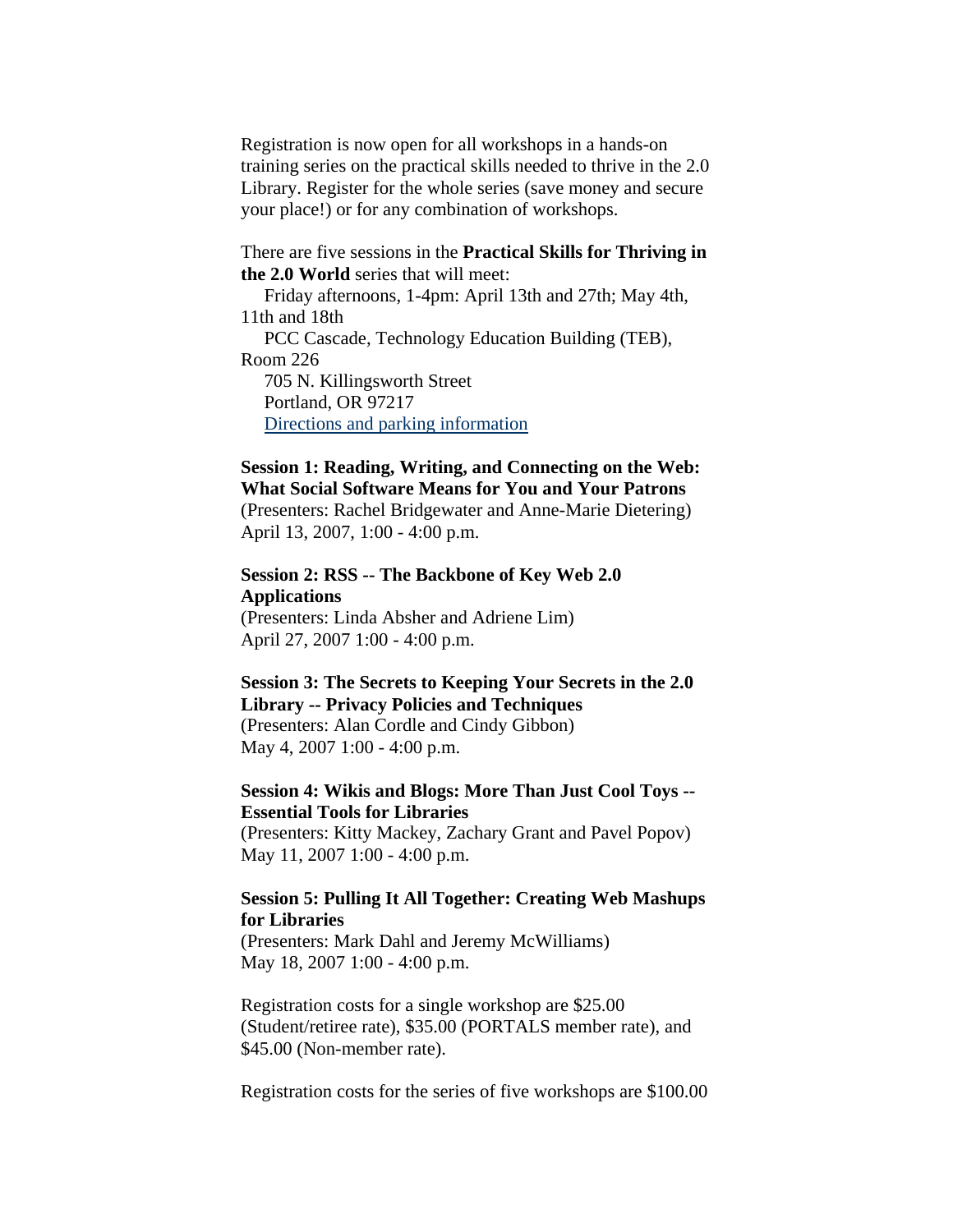<span id="page-7-0"></span>(Student/retiree rate), \$140.00 (PORTALS member rate), \$180.00 (Non- member rate).

Register for the workshops on the [PORTALS website](http://www.portals.org/).

#### **YRCA Nominee Booktalks**

Listen to [Multnomah County Library's booktalks](http://www.multcolib.org/talk/yrca.html) for the 2007 Young Reader's Choice Award Nominees. There are separate podcasts for the Junior, Intermediate, and Senior divisions. You can also find the popular Talk It Up! discussion guides to the nominees here as well.

The [Young Reader's Choice Awards](http://www.pnla.org/yrca/index.htm) are voted on annually by thousands of students and awarded by the [Pacific Northwest](http://www.pnla.org/)  [Library Association.](http://www.pnla.org/)

These podcasts were created as part of a Multnomah County Library pilot project. Katie O'Dell, MCL's Reading Promotions Coordinator, would like to hear from you if you find a way to use them with students or colleagues. She can be contacted at 503-988-6002 or [by email](mailto:kodell@multcolib.org).

#### **Introduction to Dublin Core Metadata on May 3rd**

**The Introduction to Dublin Core Metadata** workshop is being held at Oregon State University in Corvallis on Thursday May 3 from 9am - 4pm. This workshop concentrates on the creation of Dublin Core metadata for digital objects using the Western States Dublin Core Metadata Best Practices. Participants will be provided an overview of Dublin Core elements and strategies for applying them to digital cultural heritage collections. Lecture and small group discussion will be included in the session, as well as hands-on exercises. Agenda topics include:

- Defining metadata and Dublin Core.
- Examining Western States Dublin Core Metadata Best Practices.
- Selecting options for creating metadata records.

The cost is \$75 for BCR members / \$150 for Nonmembers. Register at the [BCR website.](http://www.bcr.org/training/workshops/register.html) [Leigh Grinstead](http://www.bcr.org/training/workshops/trainers.html#grinstead) is the instructor.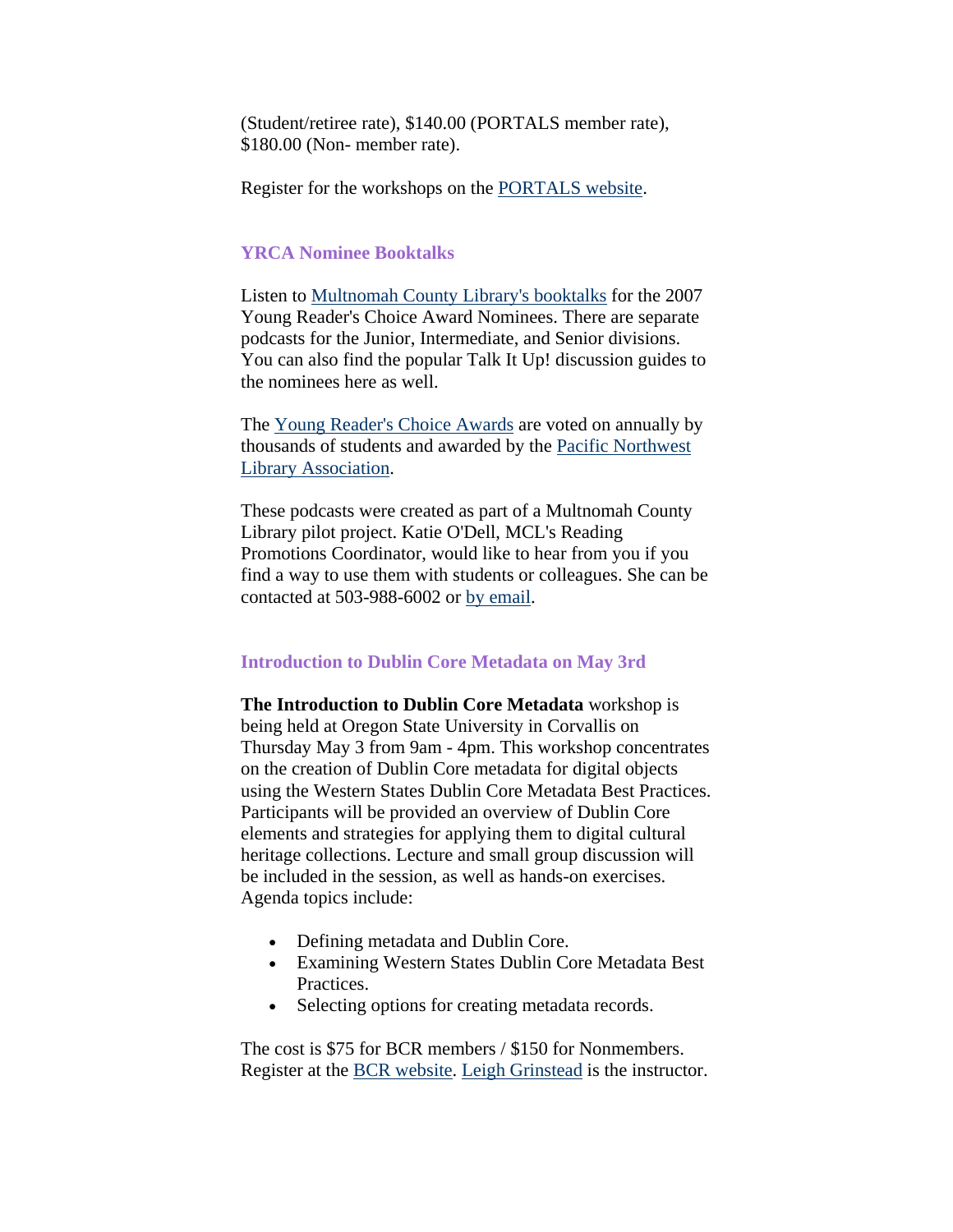#### <span id="page-8-0"></span>**OSU Baseball History - Virtual Exhibit**

[Oregon State Baseball: 100 Years to a National](http://osulibrary.oregonstate.edu/digitalcollections/baseball/)  [Championship, 1907- 2006](http://osulibrary.oregonstate.edu/digitalcollections/baseball/) is now live!

This commemoration of the centennial of intercollegiate baseball at Oregon State University is a collaborative project of the University Libraries and Intercollegiate Athletics and includes materials from the OSU Archives, OSU Sports Information, and the Libraries' Special Collections.

Planning for the project began in the spring of 2005 before the OSU baseball team made its first trip to the College World Series in more than 50 years (since 1952). The 2006 team's run to the National Championship provided new energy for the project. The project staff knew that OSU baseball, as the reigning National Champions, would receive significant attention from fans and the media in 2007.

The Archives' baseball-related photographs are scattered in many different collections and had been poorly described or un-identified. This project brings the images together in one "virtual" collection and provides enhanced descriptions. OSU Sports Information has provided more recent images (especially of the 2005 and 2006 teams) and other images that are not part of the Archives collections.

In the course of the project, more than 1500 baseball images were identified in the Archives' collections, almost double the number we expected.

This project includes several features not previously used in OSU Archives' digital collections:

- Narrative content is provided through a blog allowing users to add comments.
- Streaming video of several films of OSU baseball is available from within both the media and narrative components of the site.
- Extensive descriptions are provided for many of the images on the site.

Many OSU Libraries staff contributed to this project: Linda Kathman, Sue Kunda, and Terry Reese in the Digital Production Unit; Reid Parham in Library Technology, who